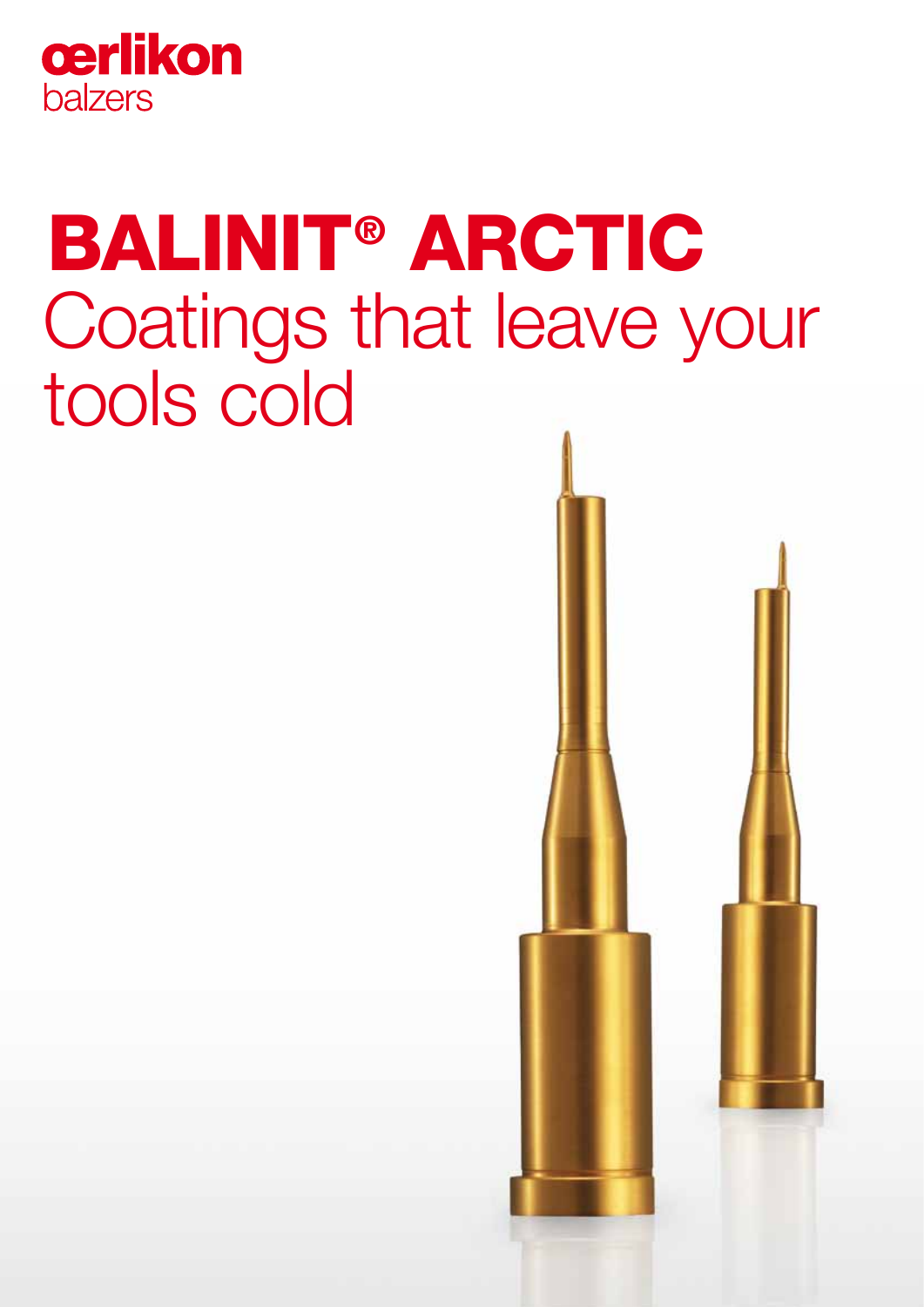#### Plastics processing

Plastics fabricators and tool- and die-makers all over the world have become more competitive by using the advantages gained with coatings:

- lower manufacturing costs
- better mould filling
- reduced mould-release forces
- improved wear resistance
- better quality of injection mouldings - easy cleaning and reduced need for cleaning
- dry running

#### Sheet-metal working

BALINIT®-coated punching and forming tools remain serviceable longer and produce pieces of consistently high quality as a result of: - longer tool life

- lower manufacturing costs
- minimised lubricant consumption
- improved process reliability
- better workpiece surface quality









# Coating colour: silver-grey

## In top form thanks to low temperature

With BALINIT® ARCTIC coatings, even tools made of low tempered steels and nonferrous metals deliver more performance. A lot more.

> With BALINIT<sup>®</sup> ARCTIC coatings. injection-moulding and extrusion dies for plastics as well as punches and dies for piercing, blanking and forming can be coated:

The standard way of applying highperformance nitride coatings (such as TiN, TiAlN and CrN) to tools is by arc evaporation at temperatures of 400 to 450 °C. Tools coated in this way offer longer life, simplify and stabilise production processes at the highest level, and thus establish a basis for perceptible productivity gains in metals and plastics processing applications.

> The boost in productivity with BALINIT<sup>®</sup> ARCTIC coatings certainly won't leave you cold!

#### New: coating at 200 °C

A novel arc technology devised by Oerlikon Balzers permits coating at 200 °C. The upshot is that the renowned high-performance nitride coatings BALINIT<sup>®</sup> A, BALINIT<sup>®</sup> D and BALINIT<sup>®</sup> FUTURA NANO can now be applied to cold-working steels and die steels for plastics processing, commonly tempered at around 200 °C, as well as to copper alloys. And there is no trade-off in terms of quality and performance!

Coating material: CrN<br>
Microhardness\* (HV 0.05): 1750 Microhardness\* (HV 0.05): Coefficient of friction\* (dry against steel): 0.5

### Hot for novel applications

- without distortion
- with no loss of hardness
- with no reduction in corrosion resistance
- with excellent coating adhesion - while maintaining the quality that has made BALINIT® famous

Apply the well-known advantages of BALINIT® coatings to an expanded range of tools used to make:

- components for the automotive industry
- parts for appliances and electronics
- packaging for cosmetics, beverages, and foods
- pharmaceutical and medical products
- sports and leisure products, toys, etc.

#### BALINIT® A ARCTIC

Coating material: TiN<br>Microhardness\* (HV 0.05): 2300 Microhardness<sup>\*</sup> (HV 0.05): Coefficient of friction\* (dry against steel): 0.4 Coating colour: example of the gold-yellow

#### \*Depends on application and test conditions

BALINIT® A ARCTIC is a titanium nitride coating with a wide range of applications. It affords good protection against abrasive and adhesive wear. It often serves as a decorative or wear-indicating treatment. The coating is biocompatible and safe for food contact.

#### Recommended applications:

- Punching and forming (when work ing materials of low hardness)
- Dies for injection moulding and
- extrusion of plastics
- Med-tech instruments

BALINIT® D ARCTIC

#### \*Depends on application and test conditions

BALINIT® D ARCTIC offers a unique

#### combination of good wear, corrosion and oxidation resistance. The excellent frictional qualities of the coating afford protection against cold welding and seizure under starved lubrication conditions. BALINIT® D ARCTIC exhibits corrosion resistance comparable to that of hard chrome coatings, plus significantly greater hardness, better adhesion and improved resistance to

abrasive wear.

#### Recommended applications:

- Working of copper

- Dies for injection moulding and

- extrusion of plastics (especially those
- that release chlorine, fluorine or other aggressive volatiles in processing)

#### BALINIT® FUTURA NANO ARCTIC

Coating material: TiAlN<br>Microhardness\* (HV 0.05): 3300 Microhardness\* (HV 0.05): Coefficient of friction\*(dry against steel): 0.3 - 0.35 Coating colour: violet-grey

\*Depends on application and test conditions

An optimised ratio of hardness and residual compressive stress means outstanding protection against abrasive wear and erosion, leading to enhanced stability of cutting edges and radiused edges of drawing dies. Excellent thermal and chemical stability allow the coating to be used in demanding applications.

#### Recommended applications:

- Injection moulds for plastics (textured-surface moulds, processing of melts with glass fibre reinforcement) - Punching and forming tools
-